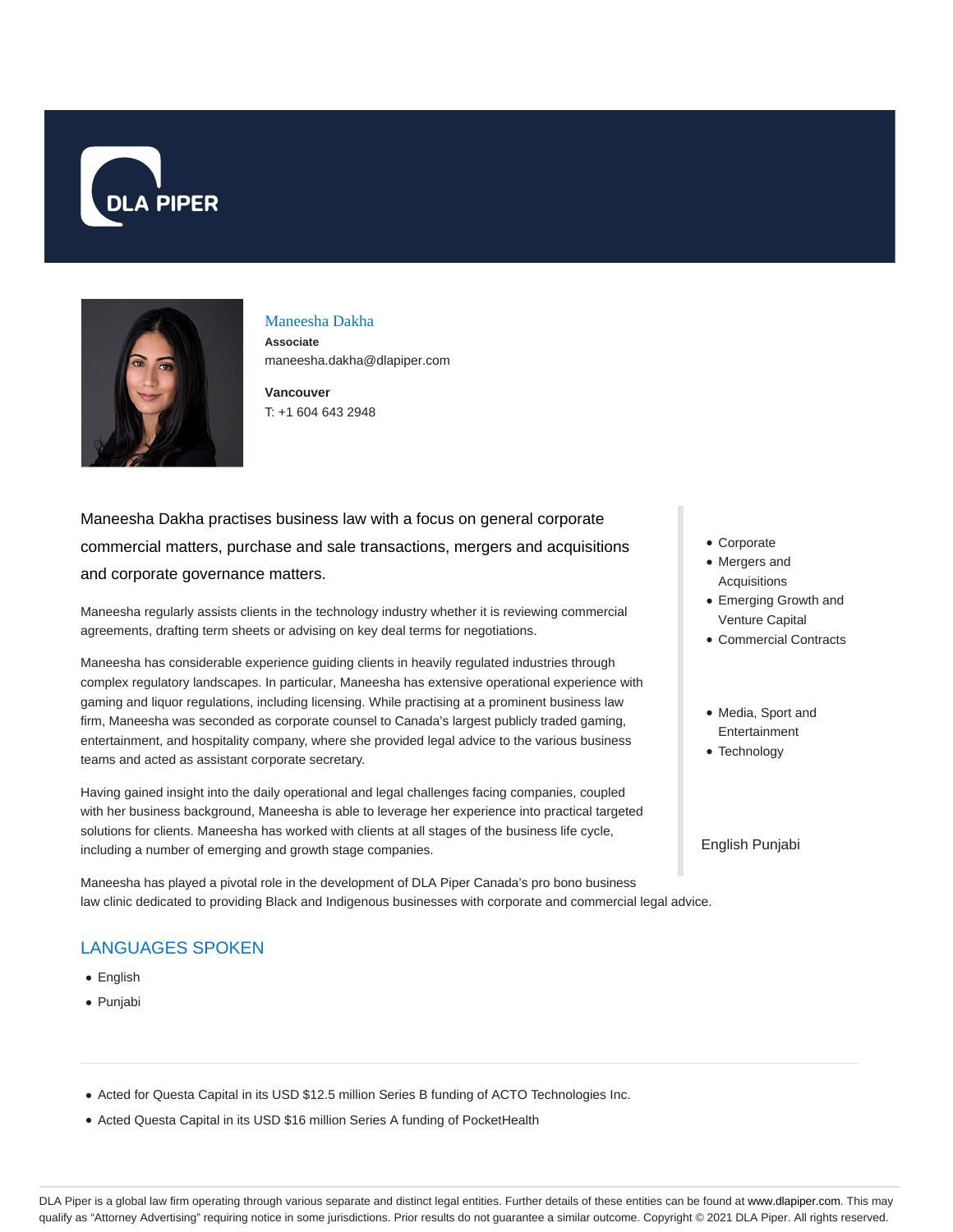- Acted for FinTech Collective, LLC in its investment into Canadian financial data services company, CapIntel Inc.
- Acted for Hydrofarm in its acquisition of Greenstar Plant Products
- Acted for Delic Holdings Inc. in its acquisition of Ketamine Infusion Centers LLC
- Acted for Academy Brewing in its acquisition of Moody Ales Ltd.
- Acted for CharliAI Inc. in Convertible Note financing and acquisition of TeamSync Bookmarks
- Acted for Delic Holdings Inc. in its acquisition of Complex Bio Discovery Ventures Ltd.
- Acted for Draganfly Inc. on acquisition of assets from Vital Intelligence Inc.
- Acted for Homespotter LLC in its sale to Lone Wolf Technologies
- Acted for TrendiTech Inc. in its initial seed funding
- Acted on the acquisition of all of the issued and outstanding shares of The Gourmet Ghetto Ltd. dba Nextjen Gluten Free in connection with VGAN Brands' going public transaction
- Acted for a Canadian gaming company in respect of its USD\$56 million sale of its US assets
- Acted for a Canadian gaming company in respect of its CAD\$134 million acquisition of gaming assets in Ontario Acted for a Canadian gaming company in respect of its CAD\$170 million acquisition of gaming assets in Ontario
- Acted for a large publicly traded Canadian cannabis company in its C\$3.2 billion acquisition of a competitor by way of a plan of arrangement Acted for a large publicly traded Canadian cannabis company in its C\$1.1 billion successful unsolicited takeover bid of a large competitor

### CREDENTIALS

# Admissions

British Columbia, 2017

# **Education**

- J.D., Queen's University, 2016
- B.Comm (Hons.), Queen's University, 2013

# Community Involvement

• Director of the Hoop-Law Society

### INSIGHTS

# **Publications**

**DLA Piper (Canada) LLP launches Black and Indigenous Business Law Clinic**

#### June 2022

DLA Piper has been accepting applications from qualifying Black or Indigenous-owned businesses in British Columbia to our newly formed pro bono Black and Indigenous Business Law Clinic.

**Monetizing intellectual property rights for food startups**

#### 6 July 2021

Once you've familiarized yourself with the four traditional areas of intellectual property rights and how to protect them, you'll want to turn

DLA Piper is a global law firm operating through various separate and distinct legal entities. Further details of these entities can be found at www.dlapiper.com. This may qualify as "Attorney Advertising" requiring notice in some jurisdictions. Prior results do not guarantee a similar outcome. Copyright @ 2021 DLA Piper. All rights reserved.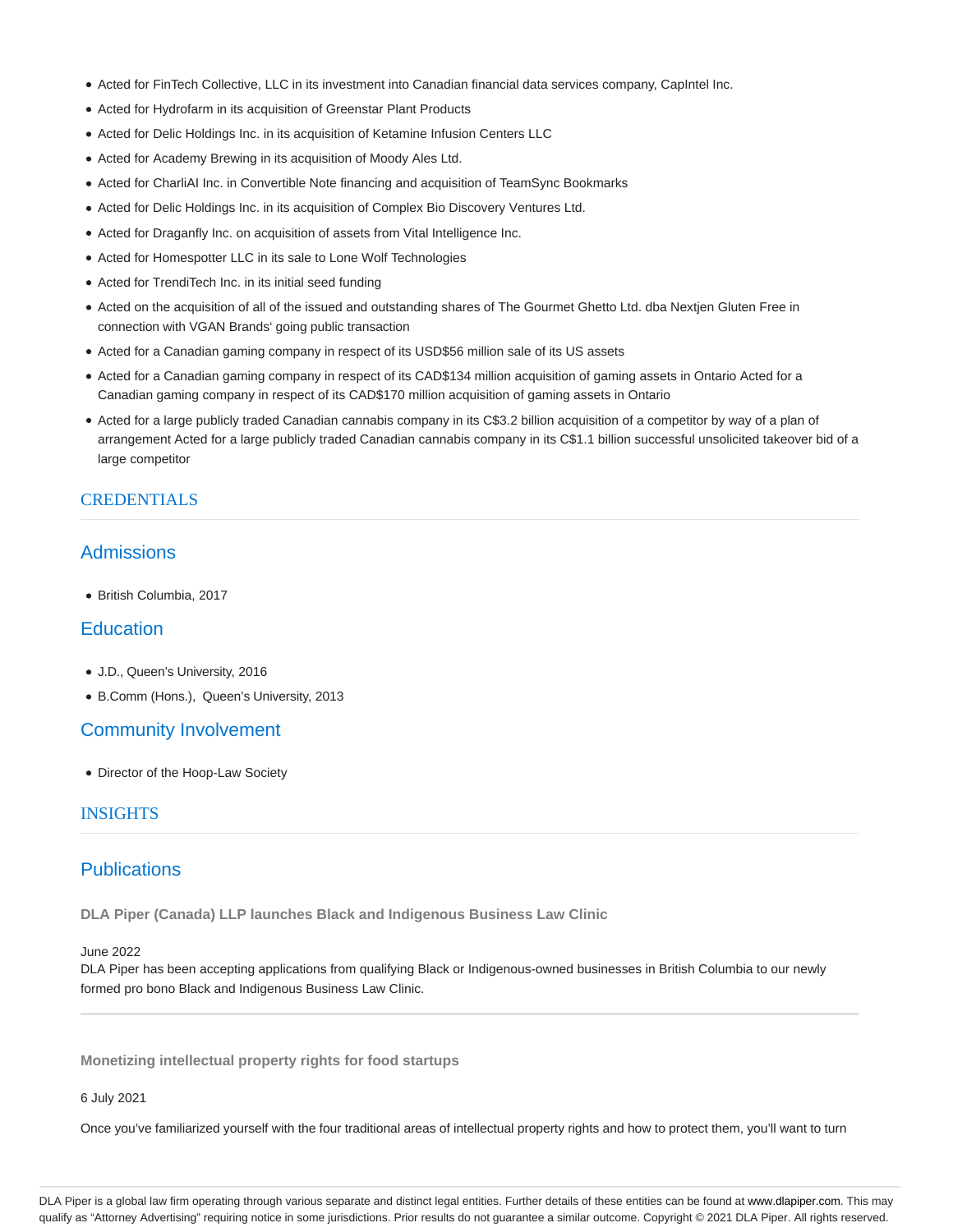your mind to monetizing your intellectual property. When creating a monetization strategy consider what is likely to be the most valuable aspect of your intellectual property. Is it your brand recognition, customer loyalty, patented process, recipes, or something else? Part 2 of Recipe for Success sets out various ways intellectual property rights can be monetized in the food industry.

#### **Intellectual property rights in food startups**

#### 22 June 2021

From alternative meats and proteins to diet specific snacks, startups focussing on consumer packaged goods in the food industry have been making their mark in recent years and taking on long standing industrial food conglomerates. While the barrier to entry creating products in the food industry is generally low, the recipe for success is more complicated.

#### **Board meetings 101: Tips and tricks to make the most of your meetings**

#### 13 October 2020

When it comes to training directors, a lot of emphasis is (rightly) put on fiduciary duties and risk assessment. However, boards would also benefit from training on how to maximize decision-making efficiency and better use their meeting time. While some companies have the luxury of sending their directors to comprehensive Institute of Corporate Directors training courses, this may not be financially possible for all companies. This article will set out a few basic board meeting tips and tricks to help you run better meetings and get more out of your board.

**BC Government announces new sales programs for the cannabis industry in 2021 and 2022**

#### 22 September 2020

On September 20, 2020, the Government of British Columbia announced three new sales programs to benefit the B.C. cannabis industry. The programs are aimed at providing small-scale producers, rural communities, and Indigenous businesses with greater access to non-medical cannabis retailers and consumers.

### **NEWS**

**DLA Piper Canada advises startups across key sectors in their continued growth**

#### 24 January 2022

DLA Piper Canada's Startups, Emerging Companies and Technology group has advised a number of up-and-coming companies on transactions intended to assist with their continued growth.

**DLA Piper advised Tier1 Financial Solutions on investment from Wavecrest and MassMutual Ventures**

#### 10 January 2022

On January 4, 2022, Tier1 Financial Solutions announced it had closed its Series B financing from a group of investors led by Wavecrest Growth Partners and MassMutual Ventures. DLA Piper acted as legal advisor to Tier1 on this transaction.

**DLA Piper Canada advising emerging growth companies across multiple sectors in continued business expansion**

DLA Piper is a global law firm operating through various separate and distinct legal entities. Further details of these entities can be found at www.dlapiper.com. This may qualify as "Attorney Advertising" requiring notice in some jurisdictions. Prior results do not guarantee a similar outcome. Copyright @ 2021 DLA Piper. All rights reserved.